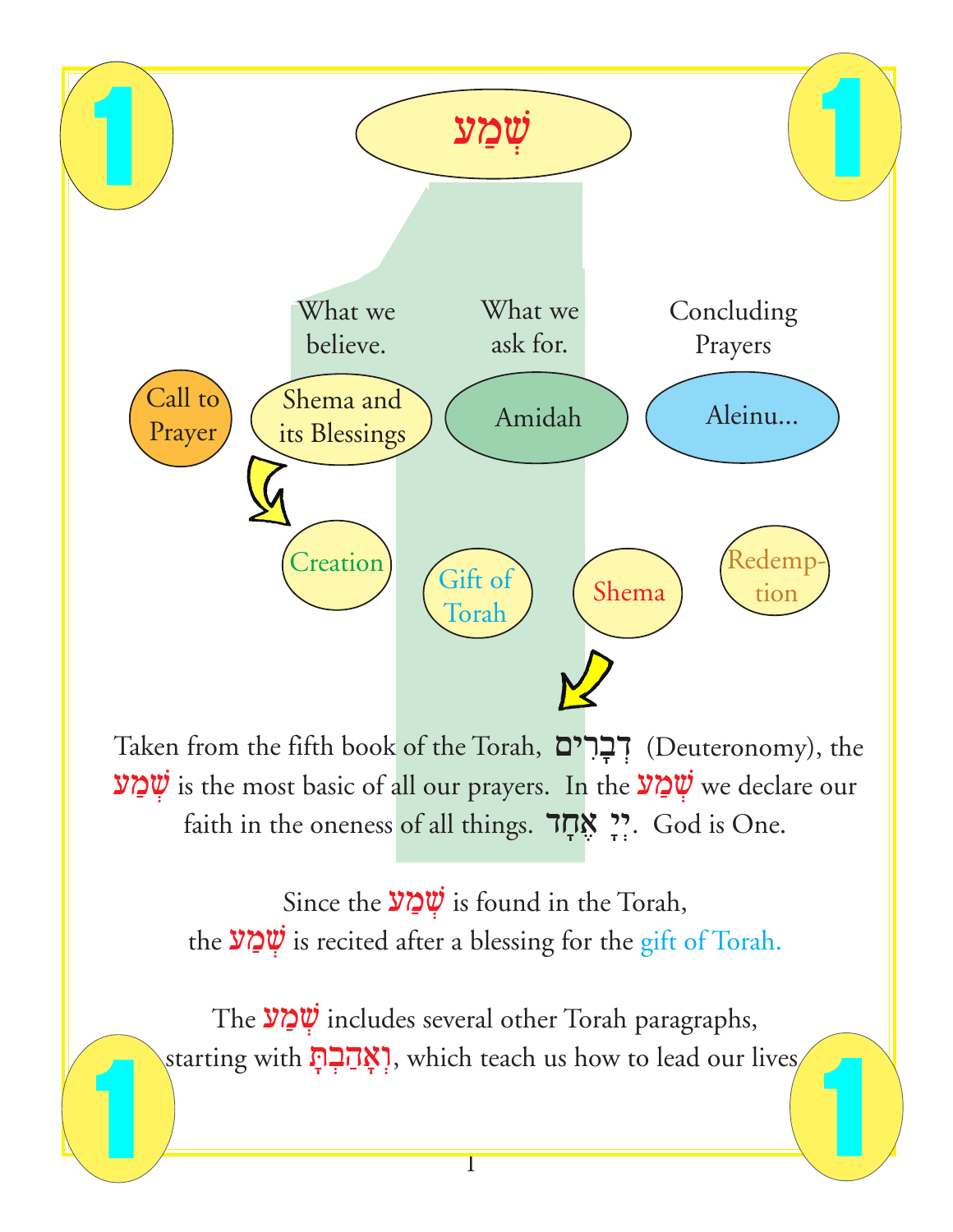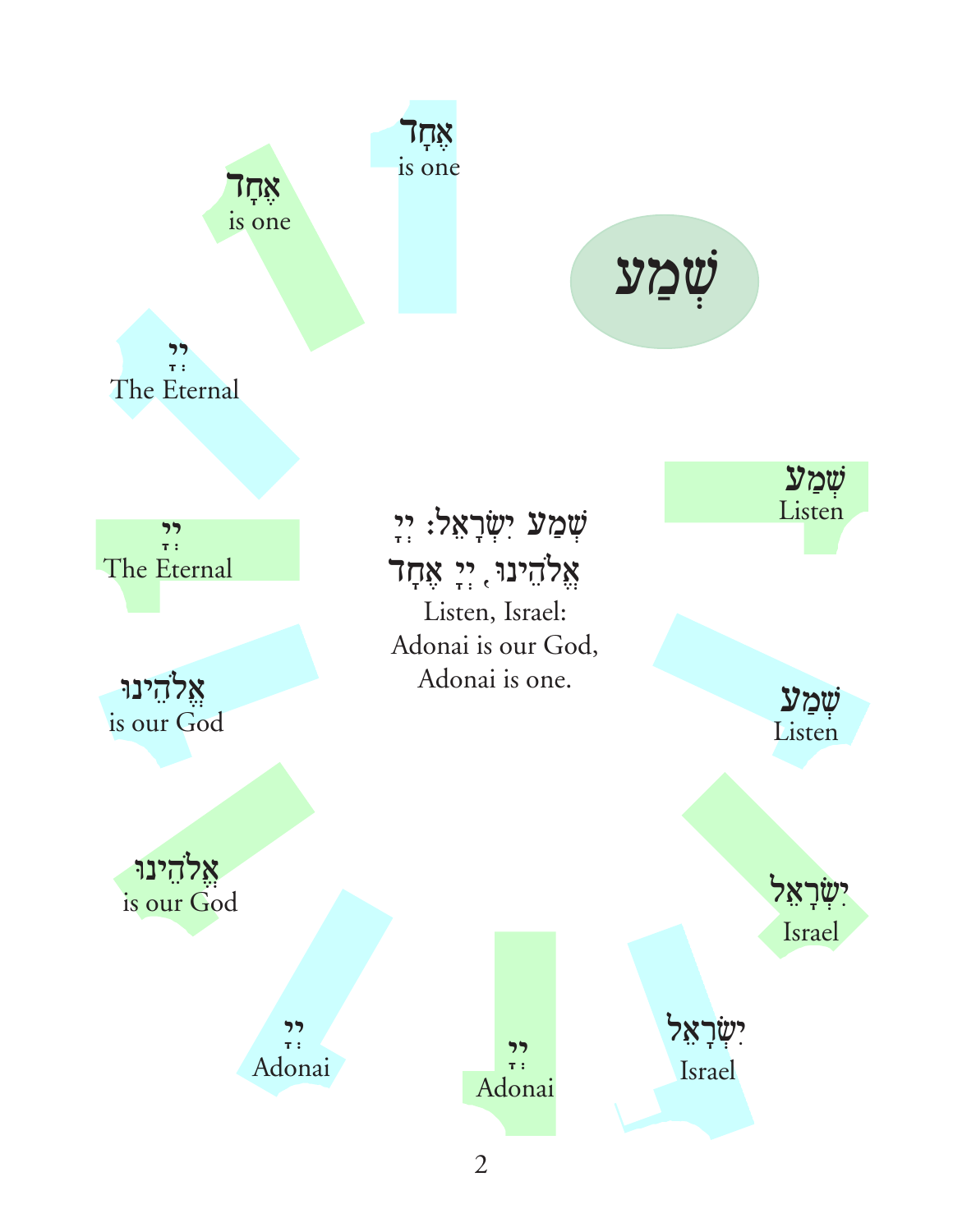The last letters of the first and last words of the  $\mathcal{V} \subseteq \mathcal{V}$  are written large, spelling the word  $\frac{100}{20}$  - witness. (They are written like this in the תְוֹרָה, too).

By listening to and reciting the  $\mathcal{Y} \subseteq \mathcal{Y}$ , we are agreeing to be an 7.9, a witness, for the message. We do this by demonstrating with our words and our actions the idea of  $7\pi$ . - oneness - all people and all things being connected to God.



### שִׁמַע יִשְׂרָאֵל: יִי אֲלֹהֶינוּ, יִי אִחָד. Listen, Israel: Adonai is our God, Adonai is one.

The sentence that follows the  $\mathcal{V} \sim \mathcal{V}$  is not found in the תּוֹרָה. When the high priests would recite the  $\mathcal{V}\mathcal{Q}\mathcal{W}$ 2,000 years ago in the Temple, the people would answer:

## בַרוּךְ שֵׁם כִּבוֹד מַלְכוּתוֹ לְעוֹלָם וָעֶד. Blessed is the name and Glory of God's realm forever.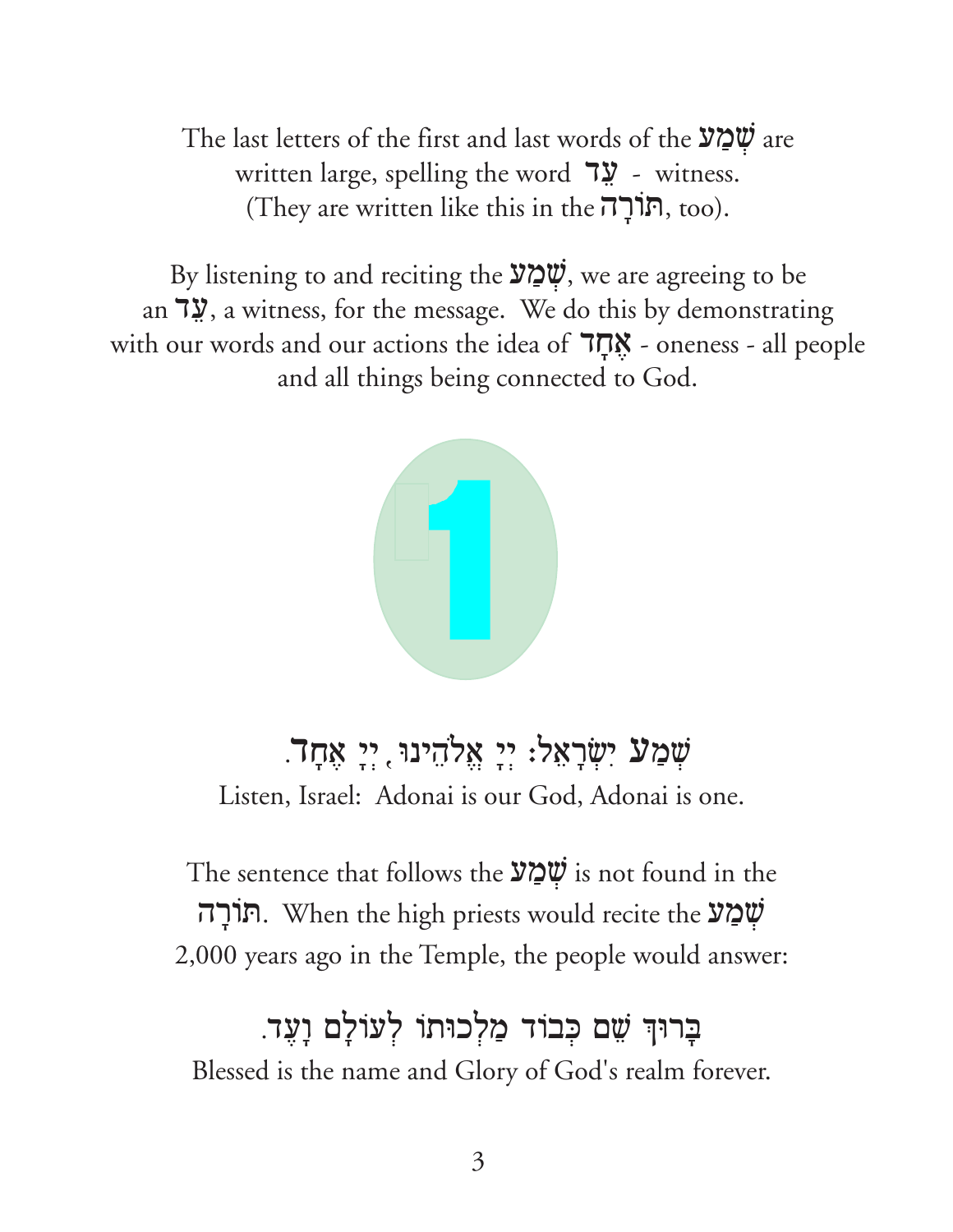שׁמַע

#### Key Phrase

### שְׁמַע יִשְׂרָאֵל: יְיָ אֱלֹהֵינוּ, יְיָ אֶחָד. Listen, Israel: Adonai is our God, Adonai is one.



#### Key Words

| [               | 011 r       |  |
|-----------------|-------------|--|
| שמע             | hear (root) |  |
| שַׁמַע          | Listen      |  |
| אֵלֹהֵינוּ      | our god     |  |
| אָחָד           | one         |  |
| <b>ְבַרוּךְ</b> | praised     |  |
| יִשָּׂרָאָל     | Israel      |  |
| לִעוֹלַם        | forever     |  |
|                 | name        |  |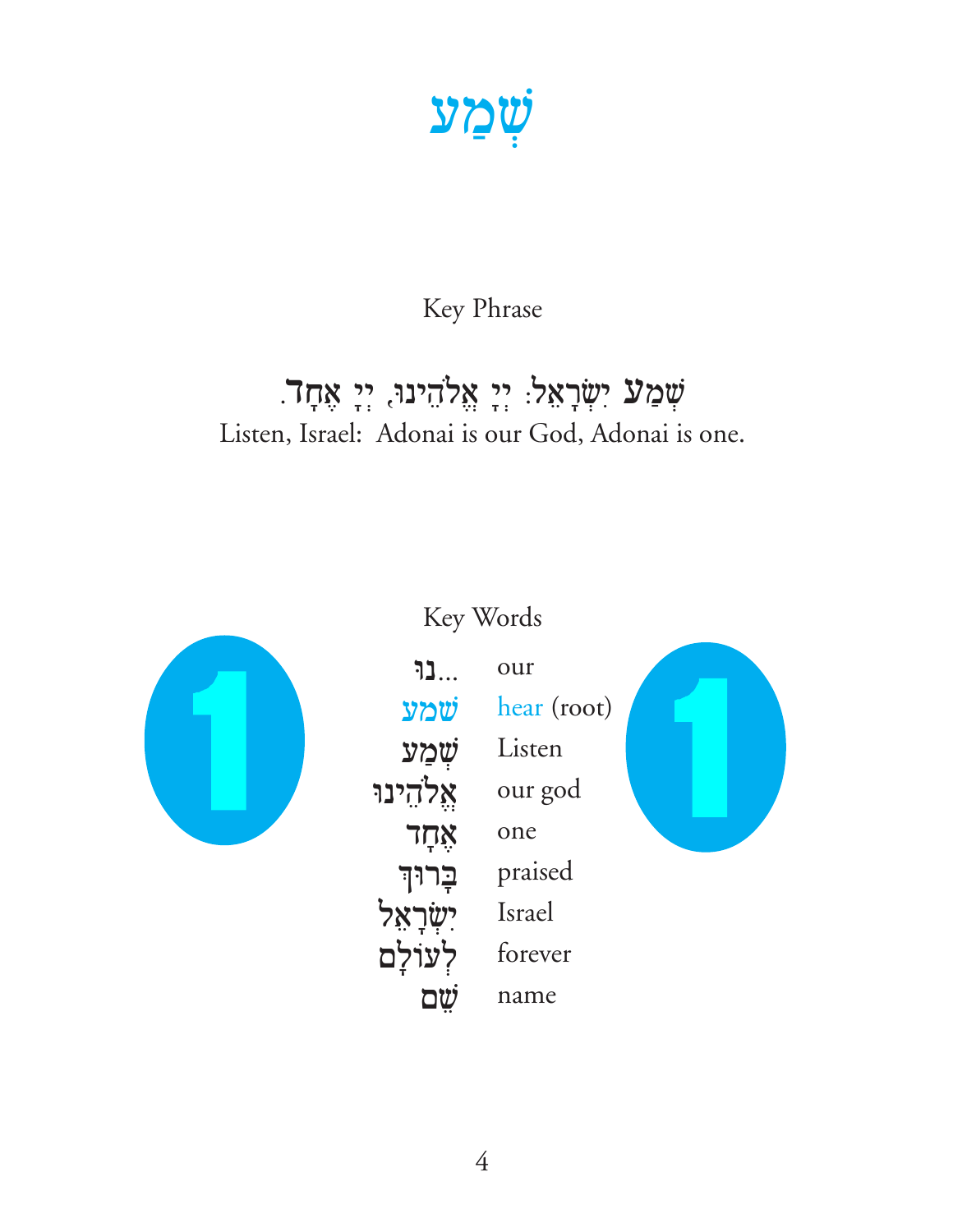# שמע

The root  $\ddot{v}$ '', "hear," appears in this prayer in command form: שְמַע - Listen! Pay attention to what you are about to hear. שמע - as your neighbor reads the key words to you in Hebrew and English. Then translate into English or Hebrew, below.

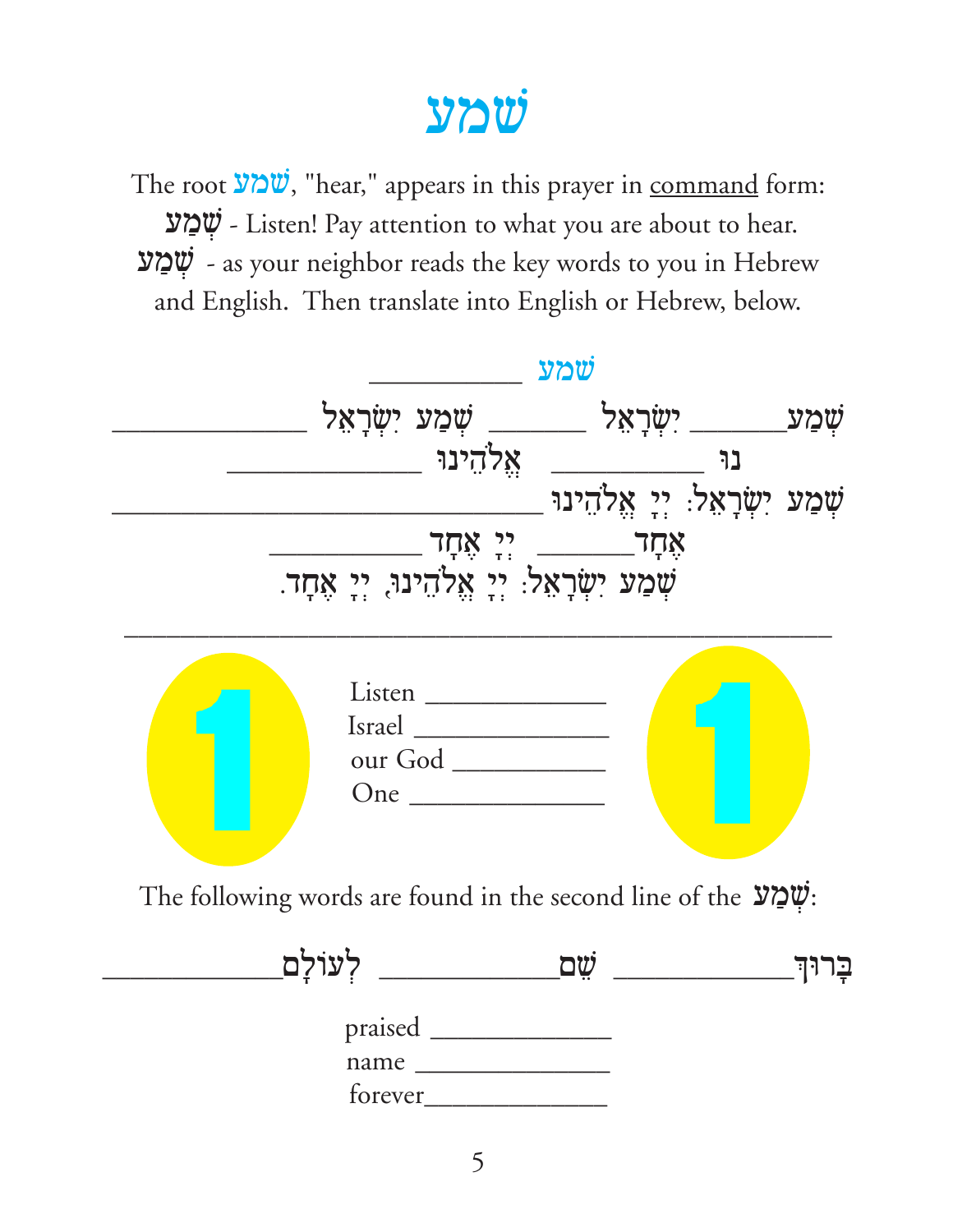

Practice reading these lines until you can say them by heart. מַמַע $\ddot{\psi}$  as your classmates recite them without looking at the words.

## ָשְׁמַע יִשְׂרָאֵל: יְיָ אֱלֹהֵינוּ, יְיָ אֶחָד. בָרוּךְ שֵׁם כִּבוֹד מַלְכוּתוֹ לְעוֹלָם וָעֵד.

Each of the English words on the bottom of page 7 has a number next to it. Write these numbers in the blanks by the matching Hebrew words in the rectangles. Do the math. The words in each square should total 77?.

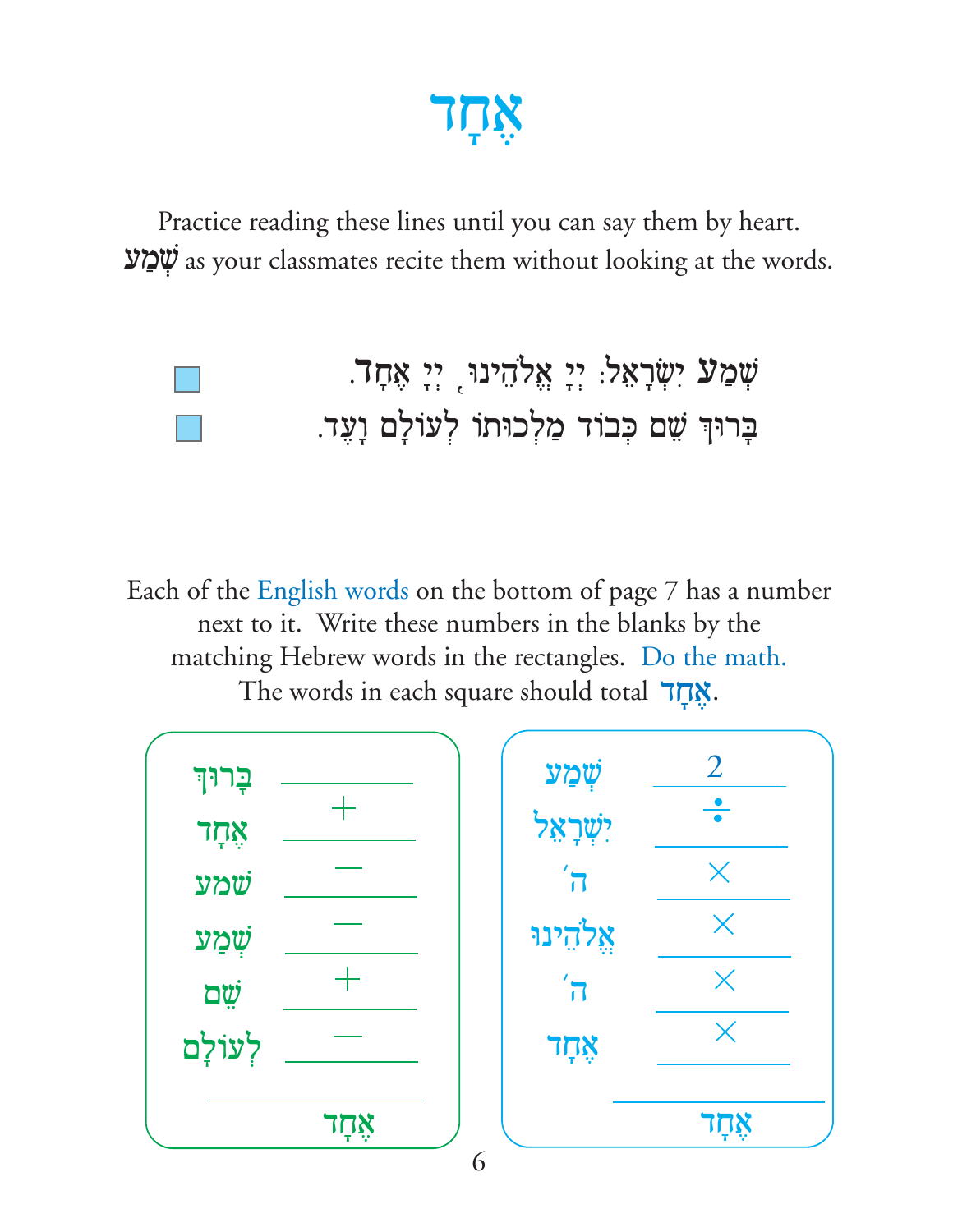





נו  $\frac{\bullet}{\bullet}$ שְׁמַע שלום $\ddot{\psi}$ בַיִת ንঢ়়া

Our God 1 forever 8 our (suffix) 10 you 7 witness 2 Israel 2 house 9

God 1 name 7 listen 2 praised 6 one 1 hear (root) 3 peace 5